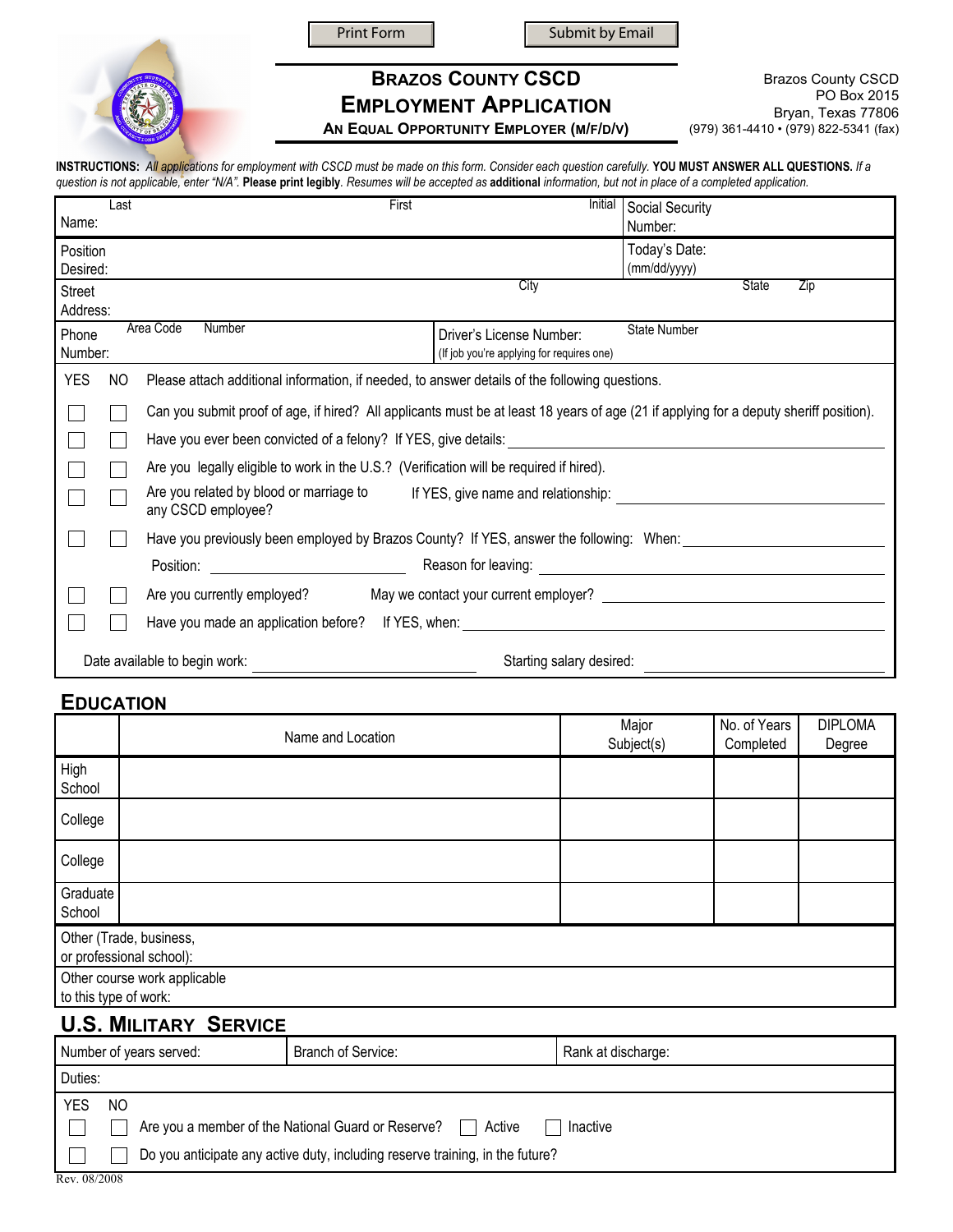**PREVIOUS** EMPLOYMENT and any other work history you feel is relevant. Attach additional sheets, or extra copies of this page, if necessary.

| (1) Present or most recent employer |     |                     |                    | Phone<br>Number: | -- <i>-</i> ---<br>Area Code | Number       |     |
|-------------------------------------|-----|---------------------|--------------------|------------------|------------------------------|--------------|-----|
| Address:                            |     |                     | City               |                  |                              | State        | Zip |
| Job Title:                          |     |                     | Supervisor's Name: |                  |                              |              |     |
| Dates Employed<br>From:             | To: | Starting<br>Salary: |                    |                  | Final<br>Salary:             |              |     |
| Reason for leaving:                 |     |                     |                    |                  |                              |              |     |
| Your duties:                        |     |                     |                    |                  |                              |              |     |
| (2) Previous employer               |     |                     |                    | Phone<br>Number: | Area Code                    | Number       |     |
| Address:                            |     |                     | City               |                  |                              | <b>State</b> | Zip |
| Job Title:                          |     |                     | Supervisor's Name: |                  |                              |              |     |
| Dates Employed:<br>From:            | To: | Starting<br>Salary: |                    |                  | Final<br>Salary:             |              |     |
| Reason for leaving:                 |     |                     |                    |                  |                              |              |     |
| Your duties:                        |     |                     |                    |                  |                              |              |     |
| (3) Previous employer               |     |                     |                    | Phone<br>Number: | Area Code                    | Number       |     |
| Address:                            |     |                     | City               |                  |                              | <b>State</b> | Zip |
| Job Title:                          |     |                     | Supervisor's Name: |                  |                              |              |     |
| Dates Employed:<br>From:            | To: | Starting<br>Salary: |                    |                  | Final<br>Salary:             |              |     |
| Reason for leaving:                 |     |                     |                    |                  |                              |              |     |
| Your duties:                        |     |                     |                    |                  |                              |              |     |

### **LICENSES / EQUIPMENT / MACHINES OPERATED** *Attach additional sheets if necessary.*

| Computers, Office                                            | <b>Typing</b> |
|--------------------------------------------------------------|---------------|
| Equipment:                                                   | $(wpm)$ :     |
| Licenses (CDL,                                               |               |
| electrician, etc.):                                          |               |
| Heavy / light equip.,                                        |               |
| machinery:<br>Mechanical, repair                             |               |
|                                                              |               |
|                                                              |               |
|                                                              |               |
| experience:<br>Special skills / training<br>(welding, etc.): |               |
| Other:                                                       |               |

# **PRE-EMPLOYMENT STATEMENT** *Please read the following carefully, then sign and date where indicated:*

| Brazos County Community Supervision and Corrections Department is an equal opportunity employer, and selects the best matched individual for the job based upon job related qualifications, regardless of race, color, creed,<br>origin, age, disability or other protected groups under state, federal or local Equal Opportunity Laws.I understand and agree that: A thorough investigation of my entire work history, criminal history, and driving record a<br>data given in my application, related papers, and oral interviews is expected and is hereby authorized. I certify that all information provided by me in connection with my application, whether on this document or not, is t<br>understand that any misstatement, falsification, or omission of information may be grounds for refusal to hire, or, if hired, termination. A review and disclosure of all records or information concerning myself by another<br>County Community Supervision and Corrections Department is hereby authorized. Any information obtained by a personal history background investigation will be used to assist the Department in determining my qualifications a<br>employment. I hereby release the person who furnishes such information and the Department from any liability, damage, or legal accountability, which may occur as a result of releasing such information. Further, I hereby ex<br>release any special right of access I may have under any statutes or the common law to the information furnished about me to the Brazos County Community Supervision and Corrections Department. If I am employed, I will conf<br>rules and regulations of the Brazos County Community Supervision and Corrections Department and understand that either the Director or me can terminate my employment, at any time, with or without cause, and with or without<br>understand that no supervisor or representative of the Department other than the Director has authority to enter into any agreement contrary to the foregoing or for employment for any specified period of time, will do so r<br>agreements will always be in writing. Although management makes every effort to accommodate individual preferences, business needs may at times make the following conditions mandatory: a work schedule other than Monday thr<br>no definite period of time and that the Brazos County Community Supervision and Corrections Department can change wages, benefits and conditions at any time. I have read and understand the above, and agree to its provision | Friday and during what may be considered non-traditional work hours. I further understand that this is an application for employment and that no employment contract is being offered. I understand that if I am employed, sai |
|----------------------------------------------------------------------------------------------------------------------------------------------------------------------------------------------------------------------------------------------------------------------------------------------------------------------------------------------------------------------------------------------------------------------------------------------------------------------------------------------------------------------------------------------------------------------------------------------------------------------------------------------------------------------------------------------------------------------------------------------------------------------------------------------------------------------------------------------------------------------------------------------------------------------------------------------------------------------------------------------------------------------------------------------------------------------------------------------------------------------------------------------------------------------------------------------------------------------------------------------------------------------------------------------------------------------------------------------------------------------------------------------------------------------------------------------------------------------------------------------------------------------------------------------------------------------------------------------------------------------------------------------------------------------------------------------------------------------------------------------------------------------------------------------------------------------------------------------------------------------------------------------------------------------------------------------------------------------------------------------------------------------------------------------------------------------------------------------------------------------------------------------------------------------------------------------------------------------------------------------------------------------------------------------------------------------------------------------------------------------------------------------------------------------------------------------------------------------------------------------------------------------------------------------------------------------------------|--------------------------------------------------------------------------------------------------------------------------------------------------------------------------------------------------------------------------------|
| Applicant's Signature                                                                                                                                                                                                                                                                                                                                                                                                                                                                                                                                                                                                                                                                                                                                                                                                                                                                                                                                                                                                                                                                                                                                                                                                                                                                                                                                                                                                                                                                                                                                                                                                                                                                                                                                                                                                                                                                                                                                                                                                                                                                                                                                                                                                                                                                                                                                                                                                                                                                                                                                                            | Date                                                                                                                                                                                                                           |
|                                                                                                                                                                                                                                                                                                                                                                                                                                                                                                                                                                                                                                                                                                                                                                                                                                                                                                                                                                                                                                                                                                                                                                                                                                                                                                                                                                                                                                                                                                                                                                                                                                                                                                                                                                                                                                                                                                                                                                                                                                                                                                                                                                                                                                                                                                                                                                                                                                                                                                                                                                                  |                                                                                                                                                                                                                                |